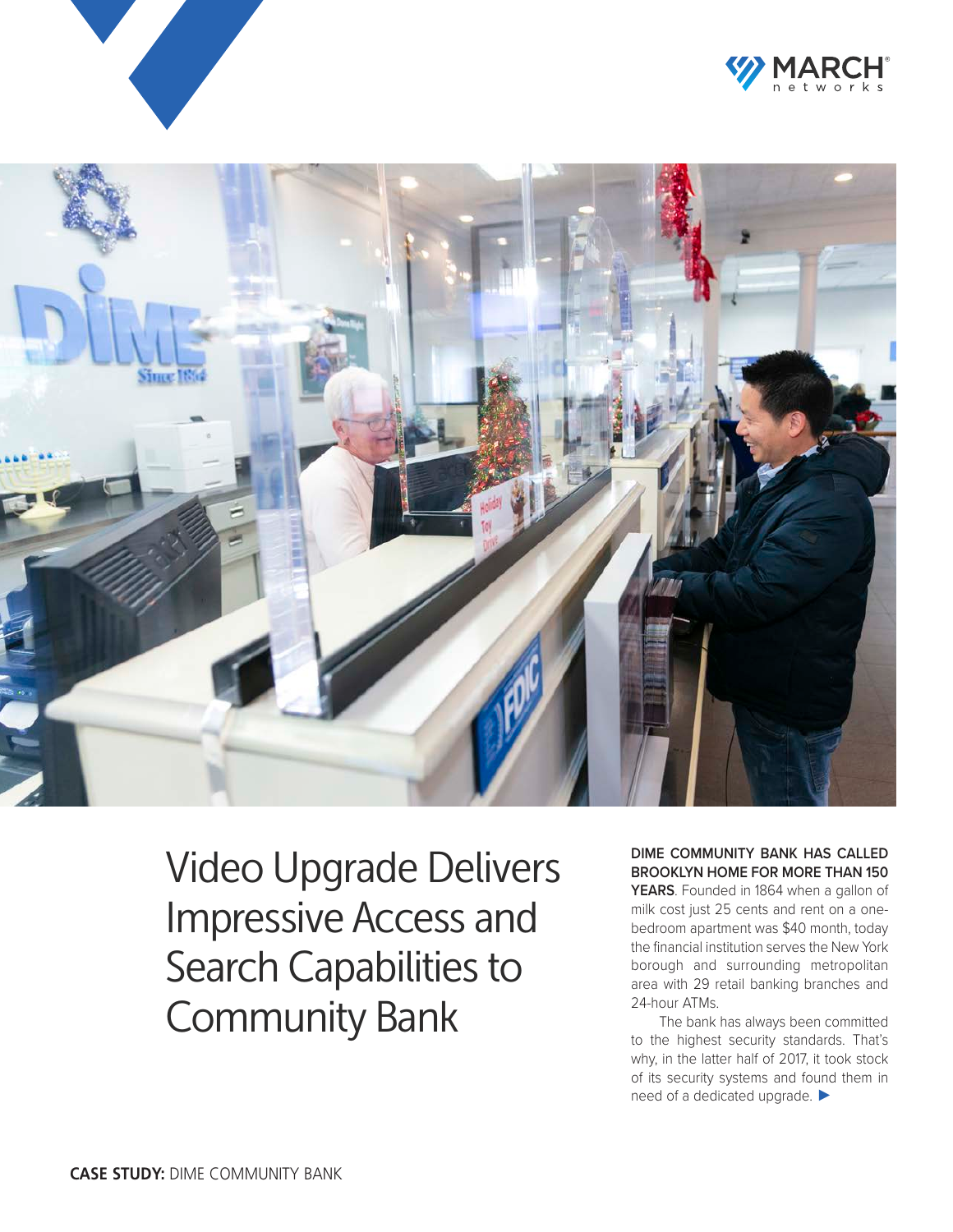



"The video quality with the IP cameras is unbelievable. You can see the difference right away."

— David Panetta Security Director, Dime Community Bank

The existing video security system lacked sufficient onboard storage to satisfy the bank's archiving requirements, and there weren't enough cameras to provide optimal surveillance coverage. In addition, when the bank opened two new branches, Security Director David Panetta couldn't get the existing ATM transaction integration software to work.

Panetta also wasn't satisfied with the bank's alarm and access control systems. It was clearly time for a complete overhaul and a new security system integrator that could provide an all-encompassing solution.

Dime Community Bank turned to national systems integrator NAVCO, and by April 2018 it had new alarm and access

control systems. All 29 branches, as well as its head office and two other office facilities, were also equipped with an industry-leading March Networks® intelligent video solution.

The bank now relies on March Networks 8532 Hybrid NVRs, multiple March Networks IP camera models and Command Enterprise video management software to secure its assets and keep employees and customers safe. It also acquired March Networks Searchlight™ for Banking software, which integrates surveillance video with business data including ATM/teller transactions, to help resolve customer inquiries quickly and support faster, more effective fraud investigations. ▶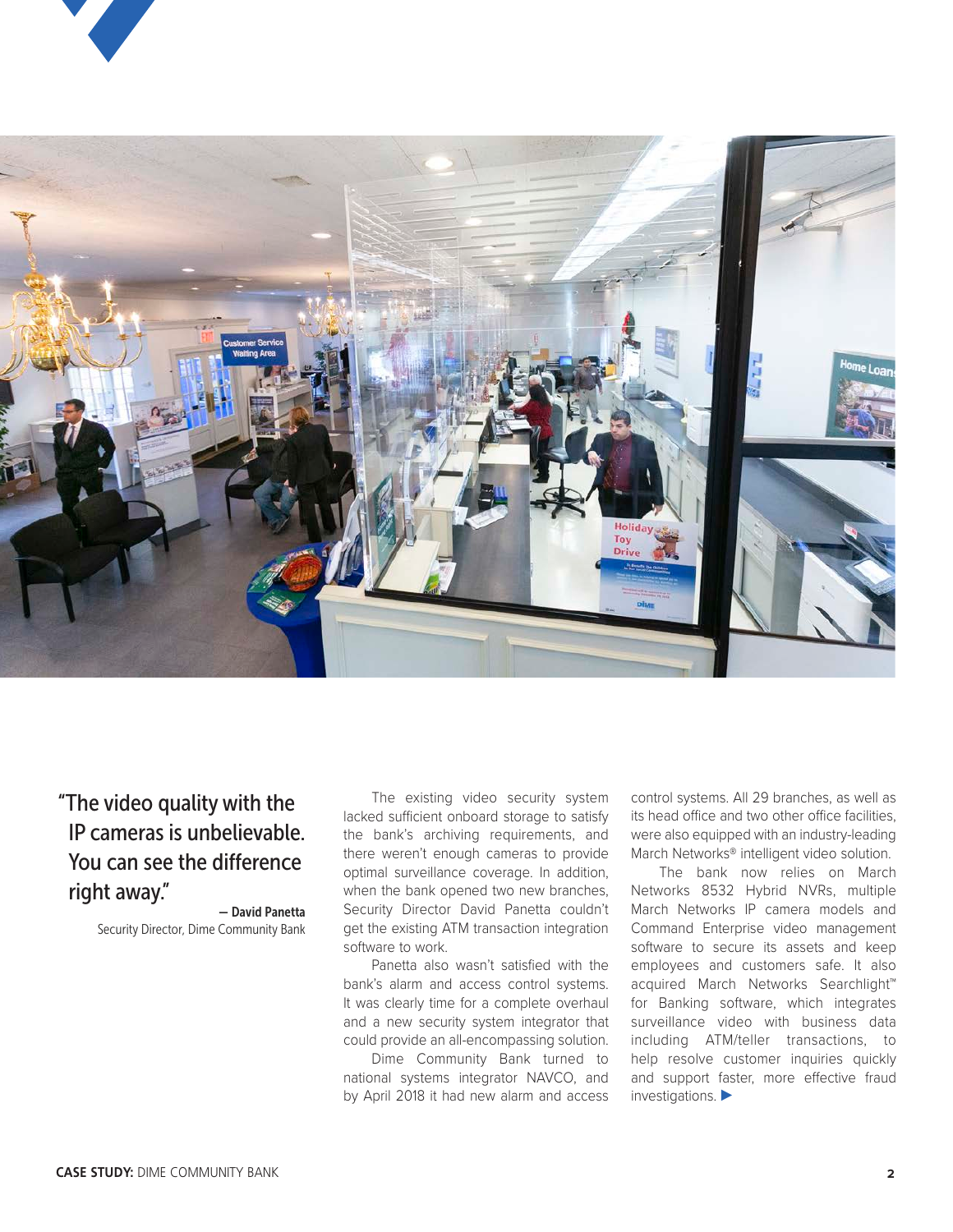

"I recommended standardizing on March Networks because I've had a good track record with its products over the years," said Bill Webster, NAVCO's Vice President of National Accounts. "I lead with March Networks for all of my banking clients."

The hybrid capability of March Networks' 32-channel video recorder is ideal for Dime Community Bank because it allows the financial institution to continue using existing analog cameras along with its new March Networks IP cameras for improved coverage within its branches. To achieve its desired 100 days of archived video, the recorders are loaded with two 6TB hard drives. Next year, Panetta hopes to go 100 percent IP with March Networks cameras, and to increase onboard storage to 22TB per recorder.

"The video quality with the IP cameras is unbelievable," said Panetta. "You can see the difference between the analog and IP cameras right away, and I never thought the analog was that bad."

Dime Community Bank managers have access to video from their own branch and are finding the system easy to use, said Panetta.

"Recently, for example, one of our branch managers in the Bronx called me about a customer who questioned a deposit on her statement, because she didn't remember making it. I was on the road, but walked the manager through using the March Networks software on the phone. I told her to open Searchlight, put in the transaction date, scroll down to the transaction in question and click on the link to the video. It was the first time she did it and she said, 'Oh wow, there it is.'

"The video clearly showed the customer making the deposit. She had just forgotten. Our manager had no trouble navigating the system and was very impressed when I told her she could also do it with teller transactions." ▶





"I recommended standardizing on March Networks because I've had a good track record with its products over the years. I lead with March Networks for all of my banking clients."

> — Bill Webster Vice President of National Accounts, NAVCO